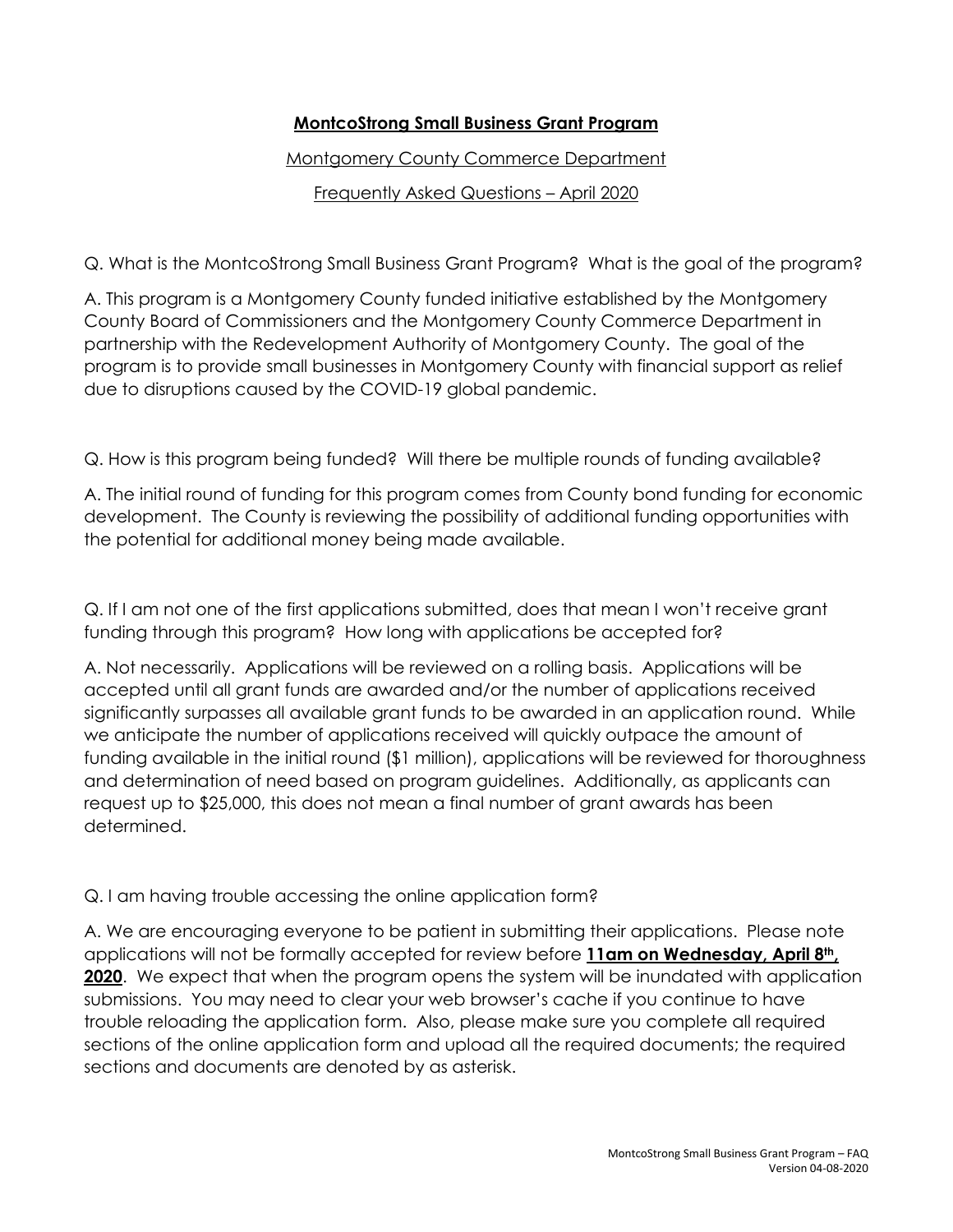Q. I have an at-home business; how does that impact my use of grant funding?

A. At-home businesses are eligible, but with the following provisions:

- Allowable use of funds for payroll must be within the scope of the guidelines; if you own the business, you cannot pay more than 15% of your salary with grant funds.
- Allowable use of funds for mortgage or rent must include documentation that indicates the percentage of the domicile used for business purposes. Example – if 10% of the domicile is used for business purposes, only 10% of the rent/mortgage can be paid with grant funds.
- Allowable use of funds for utilities is only permissible if the account is in the name of the business. If, for example, a personal cell phone is used for business purposes, that would not be an eligible use of grant funds.

Q. How does the allowable payroll costs work for business owners?

A. Grant funds may only be used to pay 15% of any individual's salary who owns more than 5% of a business. If an individual is paid "X" in a given month, the grant money can only be used to pay 15% of "X" and the documentation must support this. For example – if someone who owns part of the business is paid a \$1,000 a month from the business and they were to apply for grant funds to cover payroll costs for April, May, June, and July, grant funds could be used to cover \$150 a month of that payroll costs as paid and this must be demonstrated in the documentation and final grant reporting. If someone in this position cut their pay to \$500 a month, they could use grant funds to pay for \$75 of their \$500 in payroll for that month.

Q. Is the number of employees specific to the businesses Montgomery County location or its global employment?

A. The employment total (full-time and part-time) is capped at fifty (50) and is specific to the number of employees in Montgomery County, Pennsylvania.

Q. If a business has multiple locations in Montgomery County, do I need to file a specific application for each location?

A. This would depend on how the business is structured. If each location is treated as its own entity legally, then yes, you would need to file an application for each location.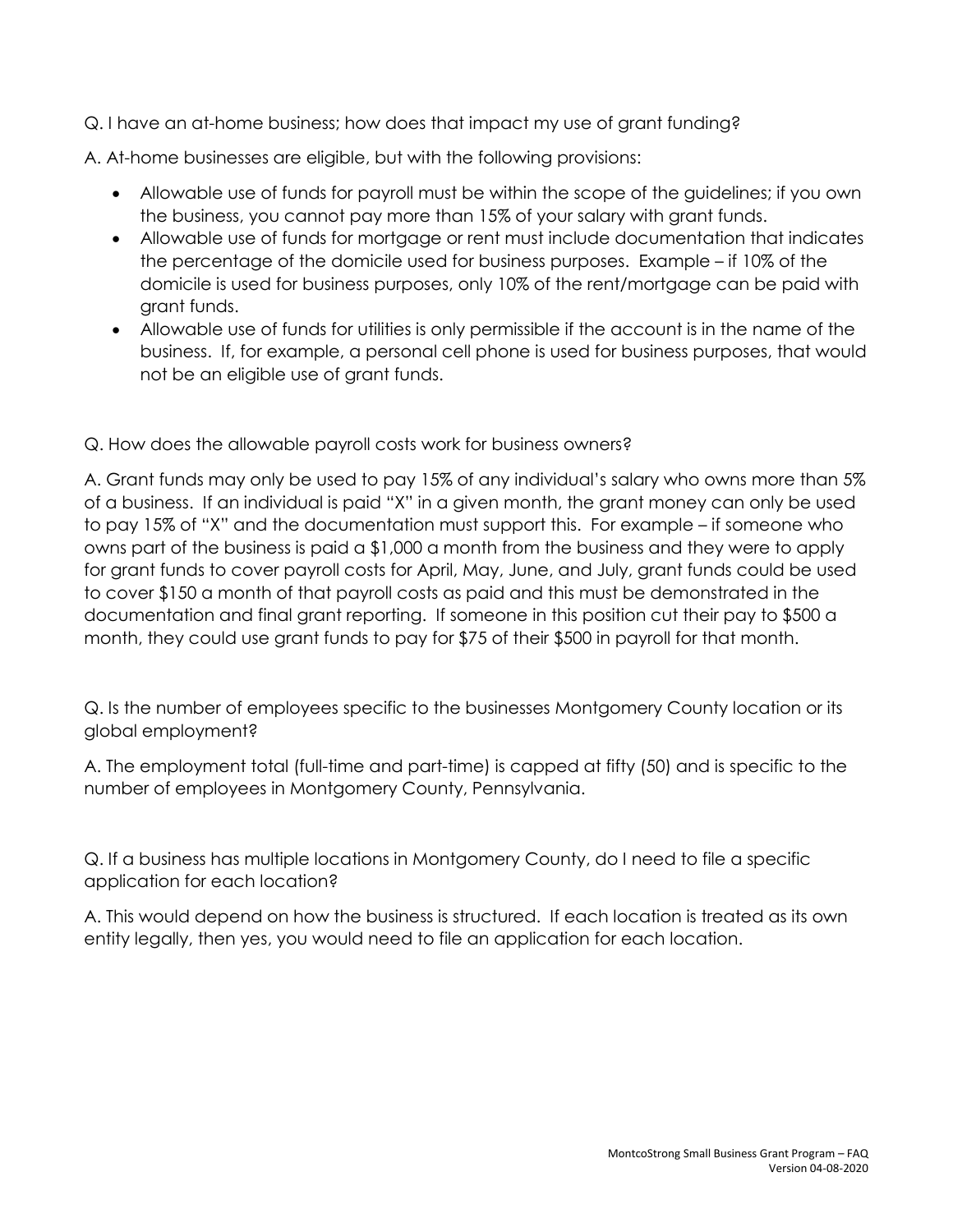Q. I am a sole proprietor and do not have an EIN; what should I do to complete the application?

A. For the application, please provide the last four digits of your social security number.

Q. Does applying for this grant impact my eligibility for federal and/or state COVID-10 business funding and/or programs?

A. Our understanding, per the U.S. SBA by way of PA DCED, regarding federal programs is that the guidance is to ensure that businesses do not "double-dip" in using federal programs. This became an issue for businesses that applied for both the SBA's EIDL program and the PPP program. However, it is ultimately the responsibility of the applicant and/or grantee to assure they are following the rules, regulations, and contracting stipulations of all grant and loan programs, regardless of source. Furthermore, grantees for any program, be it from County, State, or Federal government, are properly reporting and following all rules and regulations lawfully.

Q. How were the parameters for allowable use of grant funds determined?

A. The categories for the grant fund allowable costs (rent/mortgage, payroll, utilities, and debt service) were determined in part by the ongoing results of a regional business survey that began shortly after COVID-19 impacted southeastern Pennsylvania. Determinations were also made based upon allowable use of funding for the grant program.

Q. How will I know if I am awarded a grant?

A. Grant awardees will be informed by the Redevelopment Authority of Montgomery County (MCRDA) via a grant award letter followed by a grant contract. In order for funds to be disbursed, the grant contract must be signed and returned following all instructions.

Q. If I am awarded a grant, how soon will funds be disbursed?

A. Grant funds will be disbursed within approximately 7-10 business days upon return of a signed and executed grant contract. The preferred and stated method of fund disbursement will be electronic direct deposit. However, checks may be used to disburse funds depending on a variety of administrative factors. Grantees will be informed of disbursement of funds and the method of disbursement.